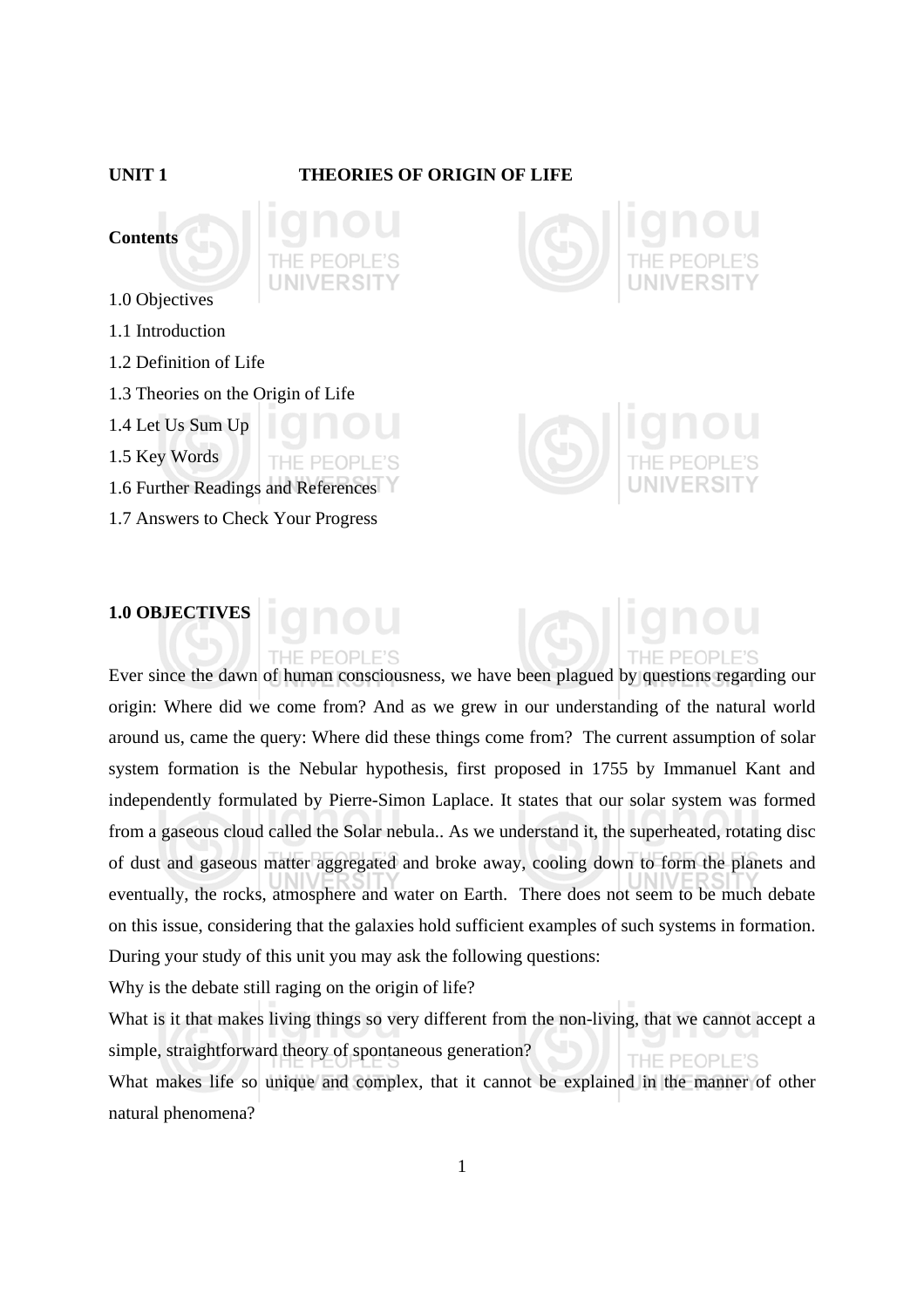Why is it that we look at several different theories including that of creationism, to explain it?

### **1.1 INTRODUCTION**

For answers to these questions, we shall have to look at a definition of life itself. The Earth is estimated to be about 4.5 billion years old, and for much of that history it has been home to life in one strange form or another. Indeed, some scientists think that life appeared the moment our planet's environment was stable enough to support it. The earliest definite evidence for life on Earth comes from fossilized mats of cyanobacteria called stromatolites in Australia that are about 3.4 billion years old. Ancient as their origins are, these bacteria (which are still around today) are already biologically complex—they have cell walls protecting their protein-producing DNA, so scientists think life must have begun much earlier, perhaps as early as 3.8 billion years ago. Despite knowing approximately *when* life first appeared on Earth, scientists are still far from answering *how* it appeared.

## **1.2 DEFINITION OF LIFE**

**UNIVERSI** 



As we all know, living things are differentiated from the non-living by certain characteristics: Respiration, Response to stimuli, Locomotion, Metabolism, Growth and Reproduction. But what is it that causes these special characteristics to occur in living things?

To get to the heart of the matter, we shall have to look at life from a very fundamental perspective, that of the cellular structure. Very simply described, each cell is constituted of a cell wall or membrane, the protoplasm or fluid substance within, and the organelles floating inside such as the Nucleus and the Mitochondria. These organelles contain biochemical information in the form of chains of molecular bases linked to sugar or phosphate groups, that code for every structure and function in the body, and drive every cellular process from metabolism to replication. These chains of bases with the attached backbone of sugar and phosphate molecules, constitute the ordered sequences of nucleic acids that hold the key to every life-process. It could be said therefore, that these building blocks of nucleic acids are the very basis of life. In other words, out of clusters of essentially 'lifeless' biochemical molecules, spring the basic processes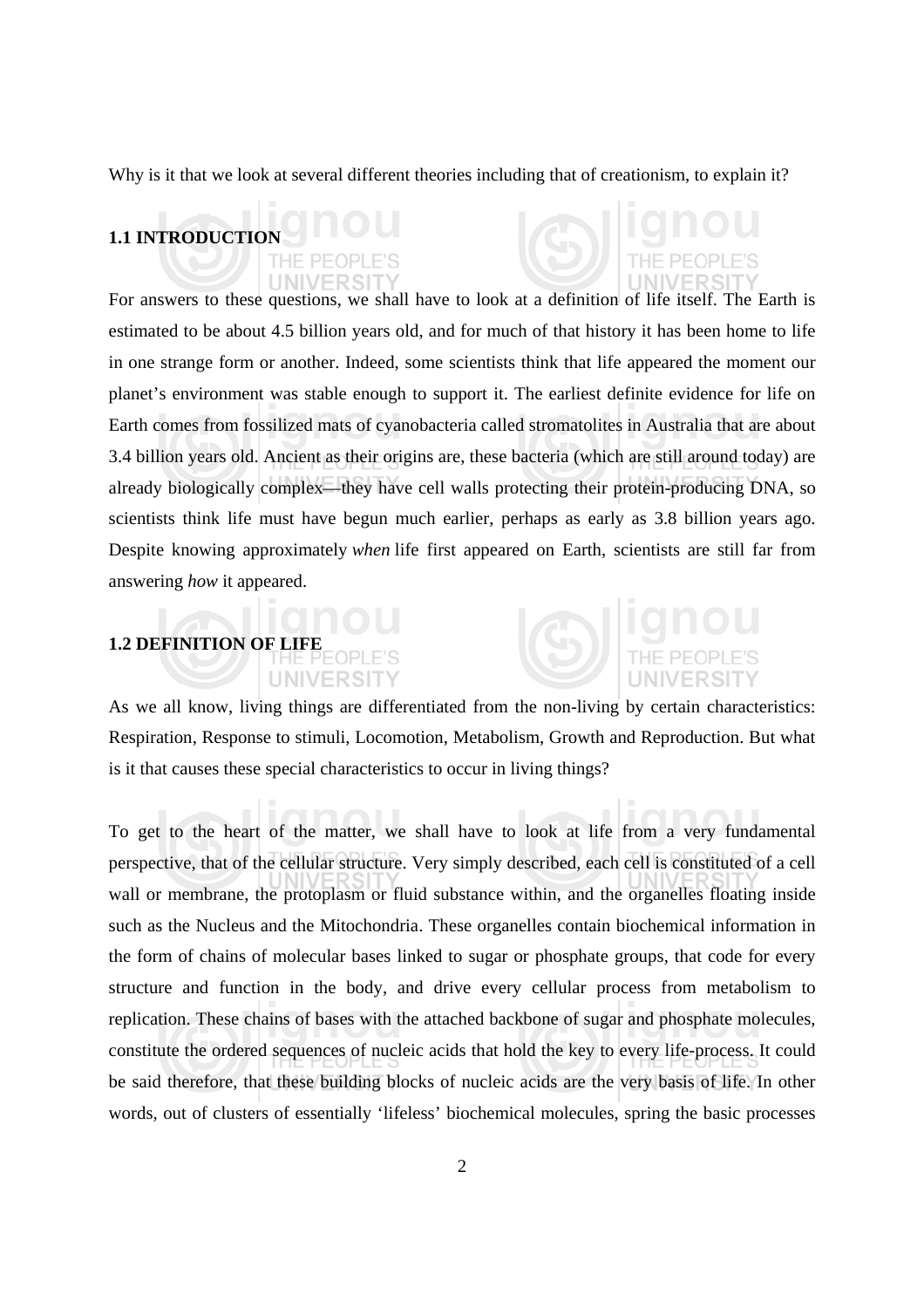and functions that define 'life'. These nucleic acids are in fact, the master codes for the synthesis of proteins. As living organisms are complex systems, the multitude of daily functions are helped to be carried out by the hundreds of thousands of proteins existing inside each one of us. These proteins are produced locally, assembled piece-by-piece to exact specifications. An enormous amount of information is required to manage this complex system correctly. This coded information, detailing the specific structure of the proteins inside our bodies, is stored in the set of molecules called nucleic acids that comprise the DNA and RNA. Proteins are made up of amino acids, and generally have from about a hundred up to several hundred amino acids arranged in a precise order or sequence. Twenty different kinds of amino acids are found in proteins, so it may be said that the protein "language" has twenty letters. Just as the letters of the alphabet must be arranged in a precise sequence to write this sentence, or any sentence, so the amino acids must be arranged in a precise sequence for a protein to possess biological activity.

To sum up, we can say that the macromolecules of life are structured in the following manner: Proteins are organic compounds that are essential biomolecules of all living organisms. Amino acids are the building blocks of proteins and they are arranged in a precise sequence to form various proteins. They are composed of the elements hydrogen, carbon, oxygen, nitrogen and sulphur. Human bodies only make use of 20 amino acids but in meteorites we can detect over 70 amino acids. The direction for the assembly and synthesis of amino acids to form proteins is carried out from the code detailed by the DNA and RNA in cells. These nucleic acids are organic molecular structures consisting of nitrogenous bases attached to a chain of sugar and phosphate molecules. In addition, there exists a group of fatty acids known as lipids which are a large group of organic compounds constituting cell membranes, and which have a multitude of other UNIVERSIT important roles*.* 

### **Life: A biochemical phenomenon?**

So how could the bio-molecules, which are the basis of life, have come to exist? The subject matter is generally divided into five stages: THE PEOPLE'S

The synthesis of organic compounds

**UNIVERSITY**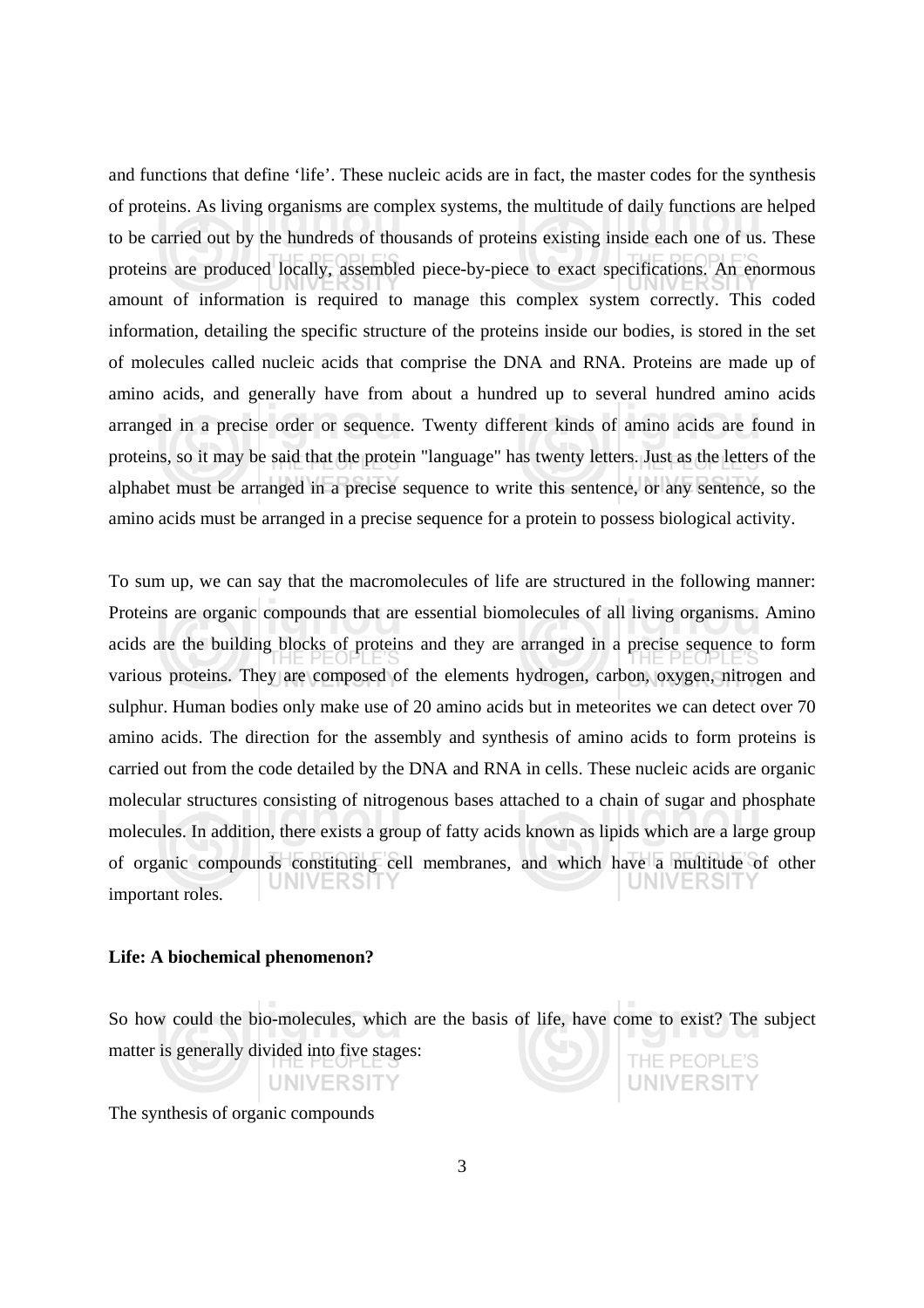The synthesis of biochemical substances (experiments have mainly reported on the production of

amino acids under presumed pre-biological conditions). The production of large molecules such as proteins. The origin of organized cellular structures. The evolution of macromolecules and metabolism.



We thus have a basic definition from which to explore the possible ways that life could have originated on planet Earth.

## **1.3 THEORIES ON THE ORIGIN OF LIFE UNIVERSITY**

**IF PEOPLE'S** 

The theories can be broadly classified as follows: Creationism or Intelligent Design (I.D.), Abiogenesis or the beginning of life from non-living earthly matter, Panspermia or Exogenesis, and Extraterrestrial Origin.

## **CREATIONISM**

In the recent past, the challenge to scientific theory has come from a new breed of sophisticated, scientifically trained creationists who are pushing the theory of "intelligent design" or I.D. The `ID-ers' do not interpret the Bible literally. They accept fossil records as evidence of the evolution of human beings from apes, and they accept that the earth is about 4.6 billion years old (and not 6,000 years old, as the earlier generation of Biblical creationists believed.) But they draw the line at natural selection, the hallmark of Darwinian evolution. They insist that the complexity in biological structures - the intricacy of the eye, for example - could not have come about by natural causes alone. From this they surmise that there must be an intelligent designer responsible for the wondrous complexity of life.

### **Check Your Progress I**

**Note: a) Use the space provided for your answer** 

UNIVERSITY



 **b) Check your answers with those provided at the end of the unit**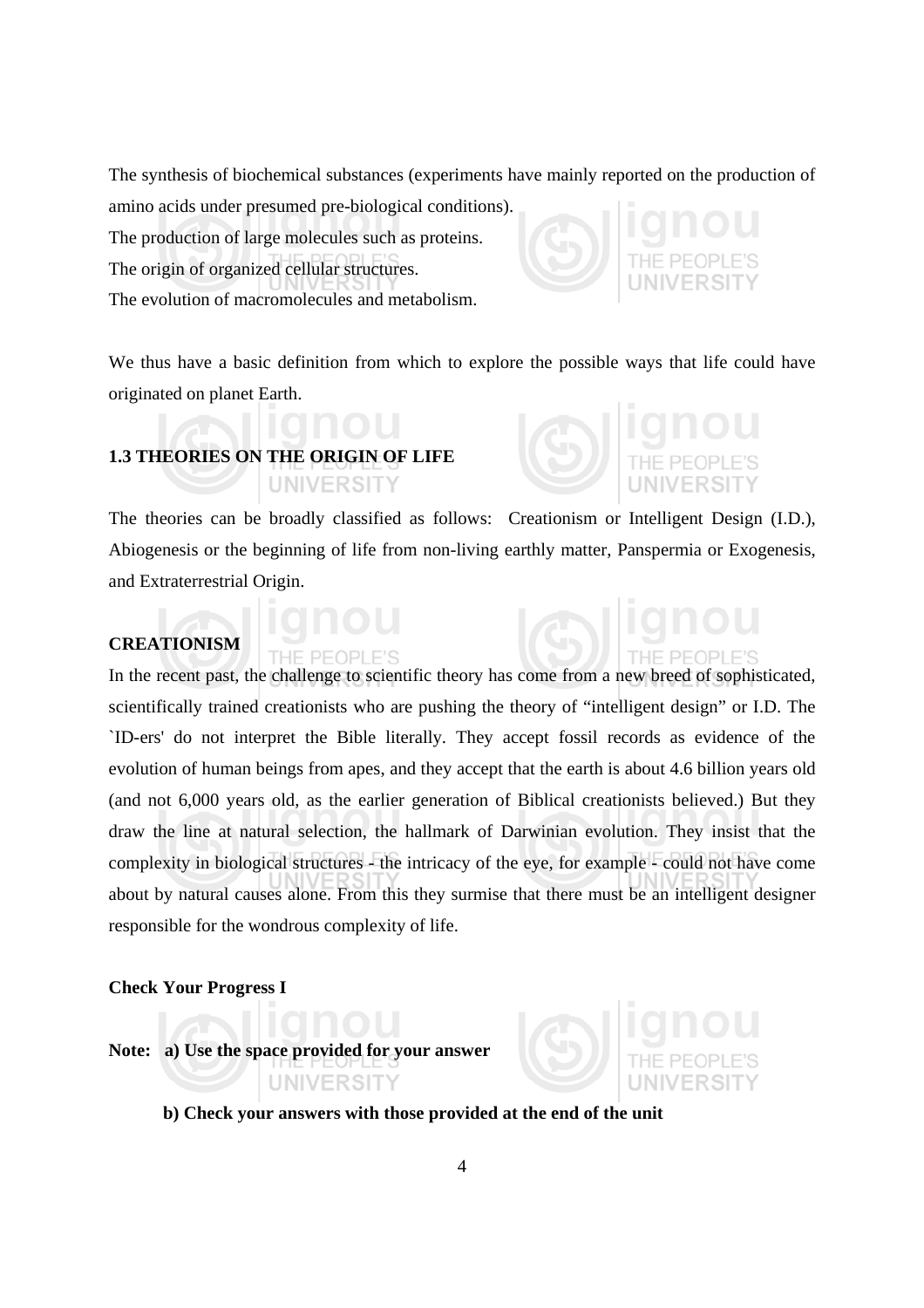

### **ABIOGENESIS**

Leading scientific theories based on abiogenesis or the spontaneous origin of life on Earth could be divided into two main groups: a) the 'RNA world' hypothesis b) origin under high temperature and pressure. The formation of amino acids and other organic compounds is presumed to have been a necessary step in the genesis of life; it is certain, at least, that somewhere along the line all life became dependent on DNA and RNA for reproduction. Scientists thus presume that the first self-replicating molecules were similar to the nucleic acids of modern organisms. (These early molecular systems need not have been as complex as the selfreplicating systems that comprise modern cells. Researchers have recently shown, by detecting genes that even the genetically simplest bacteria alive today can reproduce with much less than their full natural complement of DNA.) Once molecules that could self-replicate were formed, the process of evolution would account for the subsequent development of life.

## **The 'RNA world'**

Many researchers believe the first self-replicating molecule was RNA. This is because RNA can do various things in addition to carrying genetic information. Some of these activities seem

THE PEOPLE'S

<u>ଜ୍ଞାା</u>ଗାର୍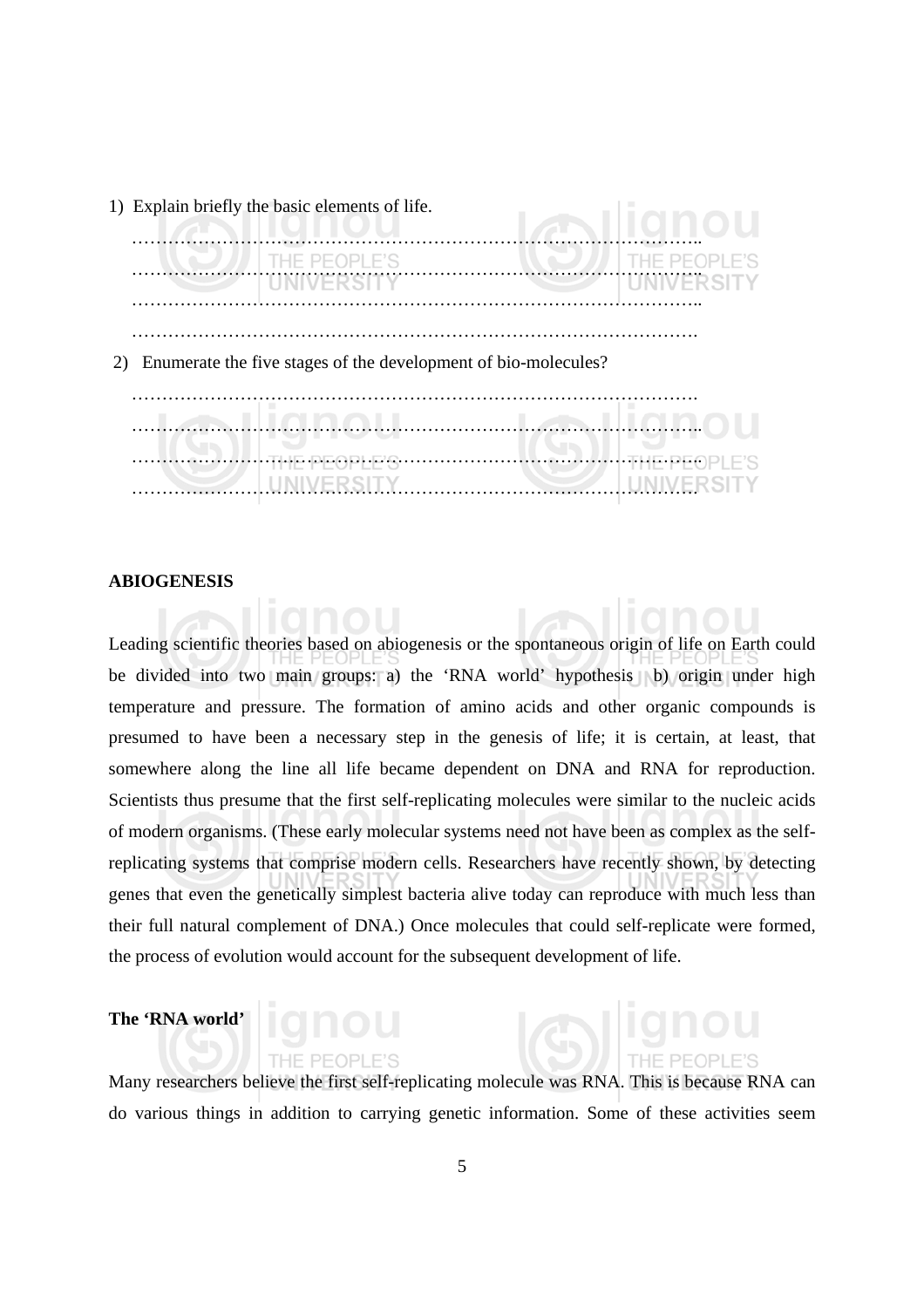similar to what would be required for self-replication, something that DNA can't do, strictly speaking. DNA needs the help of other molecules to copy itself. Also, since RNA still exists in living cells and performs various functions many scientists think RNA must have been there from the beginning. Most biologists consider the RNA world hypothesis at least plausible, but it has some problems. It is not easy to explain how the first self-replicating RNA molecules might have arisen. One of the most promising explanations is as follows: RNA molecules tend to fall apart under warm conditions outside of cells. This would prevent the buildup of the rather long, complex RNA molecules that would probably be needed to conduct life processes, according to Laura F. Landweber and her colleagues at Princeton University in New Jersey. Various conditions can prevent RNA molecules' breakdown, the researchers argue. These include various types of water solutions, and freezing. But freezing may have been the one that most likely occurred on early Earth.

These scientists argue that ice might have been a favorable environment to generate the first selfreplicating molecules, a precondition for life. New findings are backing up a theory that life originated in ice. If it's true, it could boost the chances that life might turn up in places considerably colder than our planet. The theory departs from mainstream thinking on the origins of life, which usually assumes a warm, or hot and wet environment was necessary.

Conditions associated with freezing, rather than 'warm and wet' conditions, could have been of key importance for the chemical reactions that led to life, wrote four researchers in the July 21 advance online issue of the *Journal of Molecular Evolution*, a research publication. These molecules would be of the type called ribonucleic acids, or RNA—a cousin of DNA which UNIVERSITY makes up genes.

Freezing usually slows down chemical reactions, which is why cold places are generally considered hostile to life. But freezing actually speeds up some of RNA's key activities, Landweber and colleagues argue. This is because ice contains hard, tiny compartments that hold the molecules in one place, where they can react together. Some of these reactions result in the creation of bigger RNA molecules. **UNIVERSITY**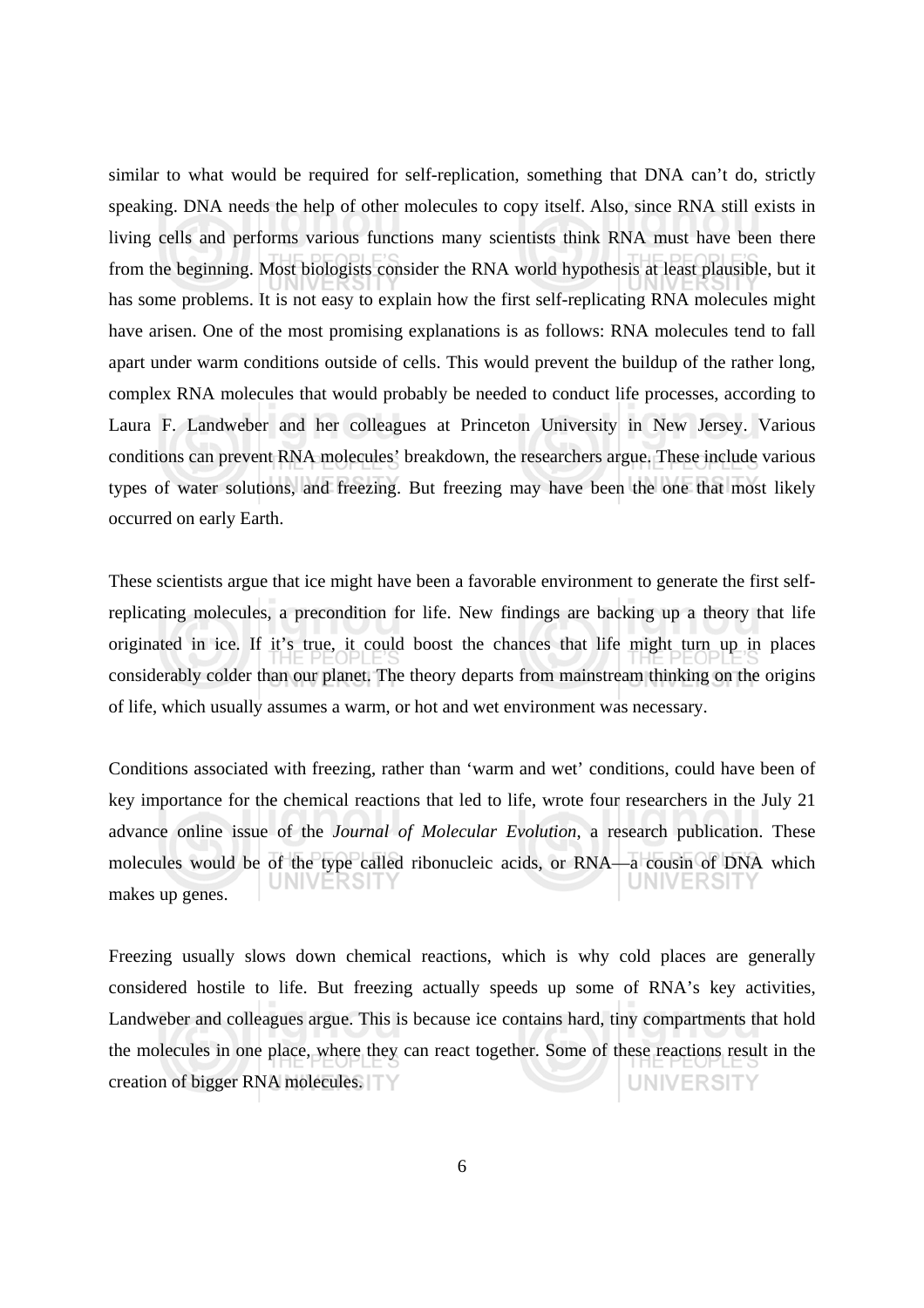In liquid water by contrast, the molecules don't come close enough together often enough to react as much. Thus they tend to fall apart faster than they can react to create bigger products. In essence, the small compartments in ice play the role that cells today play in bringing the molecules together to react, Landweber and her colleagues say. Dehydrated substances could also have provided a function similar to ice.

### **Origin under high temperature and pressure**

Some scientists believe that the young Earth was too inhospitable a place for life to have developed on its surface at all. Lacking Oxygen, the atmosphere would also have lacked its present-day stratospheric layer of ozone  $(O_3)$ , which screens large quantities of harmful ultraviolet radiation from the surface. They believe that a more likely environment for abiogenesis (life from pre-life) was in the vicinity of deep-sea vents, which are gaps in the crust under the ocean from which hot, mineral-laden water flows.

A controversial theory put forward by Thomas Gold in the 1990s has life first developing not on the surface of the earth, but several kilometers below the surface. It is now known that microbial life is plentiful up to five kilometers below the earth's surface in the form of archaea, which are generally considered to have originated around the same time or earlier than bacteria, that mostly live on the surface including the oceans. It is claimed that the discovery of microbial life below the surface of another body in our solar system would lend significant credence to this theory.

In the 1980s, Gunter Wachtershauser in his Iron-Sulfur world theory postulated the evolution of (bio) chemical pathways as fundamentals of the evolution of life. He presented a consistent system of tracing today's biochemistry back to ancestral reactions that provide alternative pathways to the synthesis of organic building blocks from simple gaseous compounds.

Instability is a most fundamental objection to any type of system that can be proposed to bridge the gap between molecules and living cells. All of the proposed models suffer this basic and fatal weakness. One of the reasons living cells are stable and can persist is that they have membranes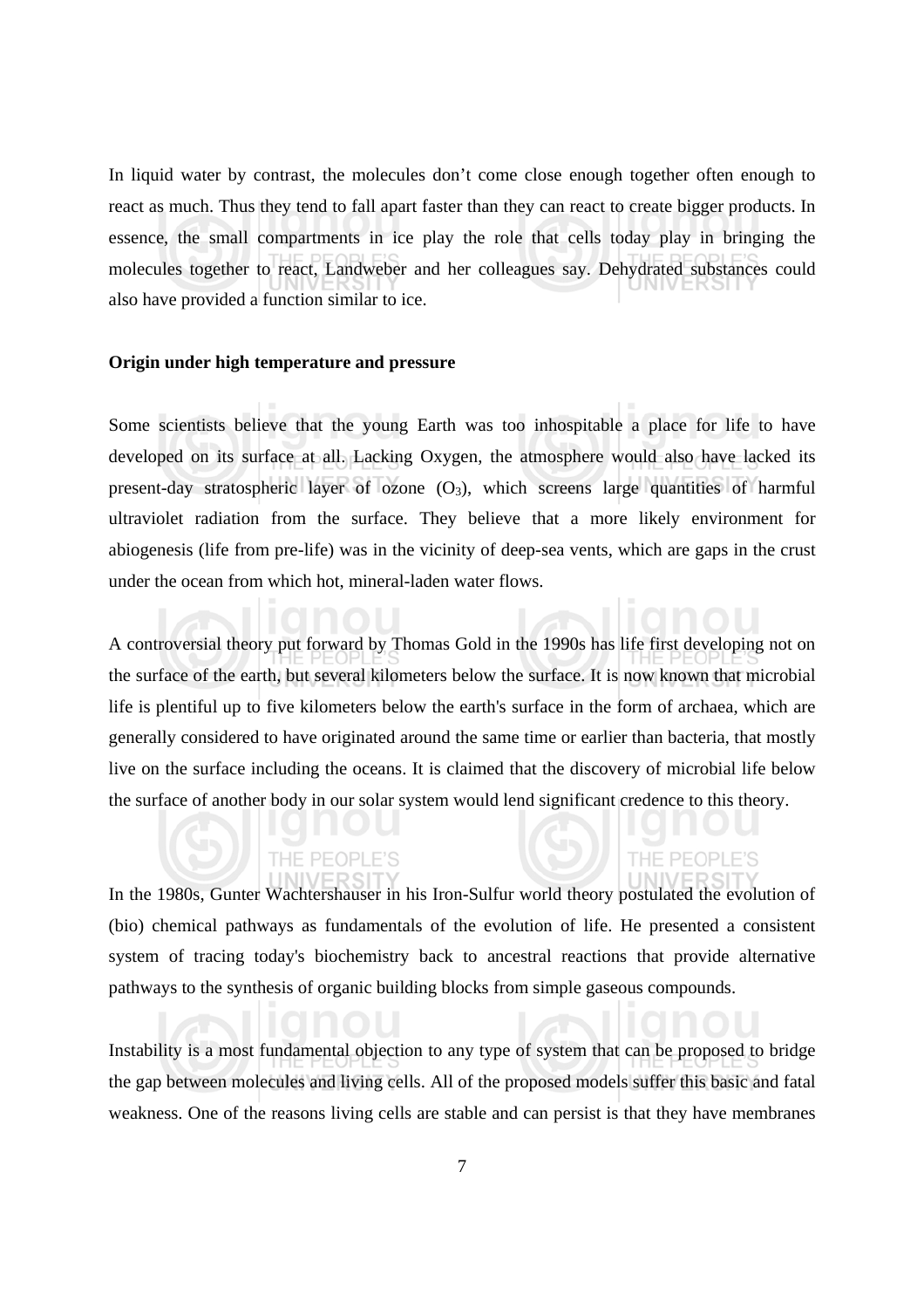that protect the system within the membrane and hold it together. The membrane of a living cell is very complex in structure and marvelous in its function. A coacervate or a protein microsphere may have a pseudomembrane, or a concentration or orientation of material at the point of contact with the surrounding medium, that gives it the appearance of having a membrane.

### **Origin of life breakthrough**

A team of Japanese researchers announced that they had managed to recreate the conditions from which life itself may have sprung. In a major breakthrough in the never-ending debate about how life started, Koichiro Matsuno and colleagues at the Nagaoka University of Technology, Japan, built an artificial system simulating the environment of undersea thermal vents, where water heated deep below erupts through the seabed into cooler ocean water. By this they were able to produce some of the elementary building blocks from which proteins essential to life are formed. Writing in the journal Science, Matsuno described how his team simulated a process called polymerisation in which complex molecules are formed from simpler amino acids. This process was likely to be repeated numerous times, possibly aided by heating in dry and wet conditions, day-and-night cycles, tidal waves and dry-wet conditions in lagoons. **UNIVERSITY** 

An Indian researcher A.K. Lal has mentioned in his paper the existence of 'extremophiles', which are usually unicellular microbes that can survive in the harshest of environments on earth. "Such microorganisms thrive in extreme cold, extreme heat, extreme acidic, and extreme alkaline conditions. Some thermophiles have been found to flourish at a depth of 2.8 km in gold mines in South Africa, while methane-oxidising microbes have been reported to be thriving at a record depth of 1.62 km beneath the Atlantic seabed at simmering temperature of 60-100 degree Celsius," he writes in the paper.

New research links origin of life to ponds

### THE PEOPLE'S

Debunking the popular theory that life emerged from oceans, latest research effort shows it could have emanated from fresh water ponds. Most theories on the origin of cellular life presume that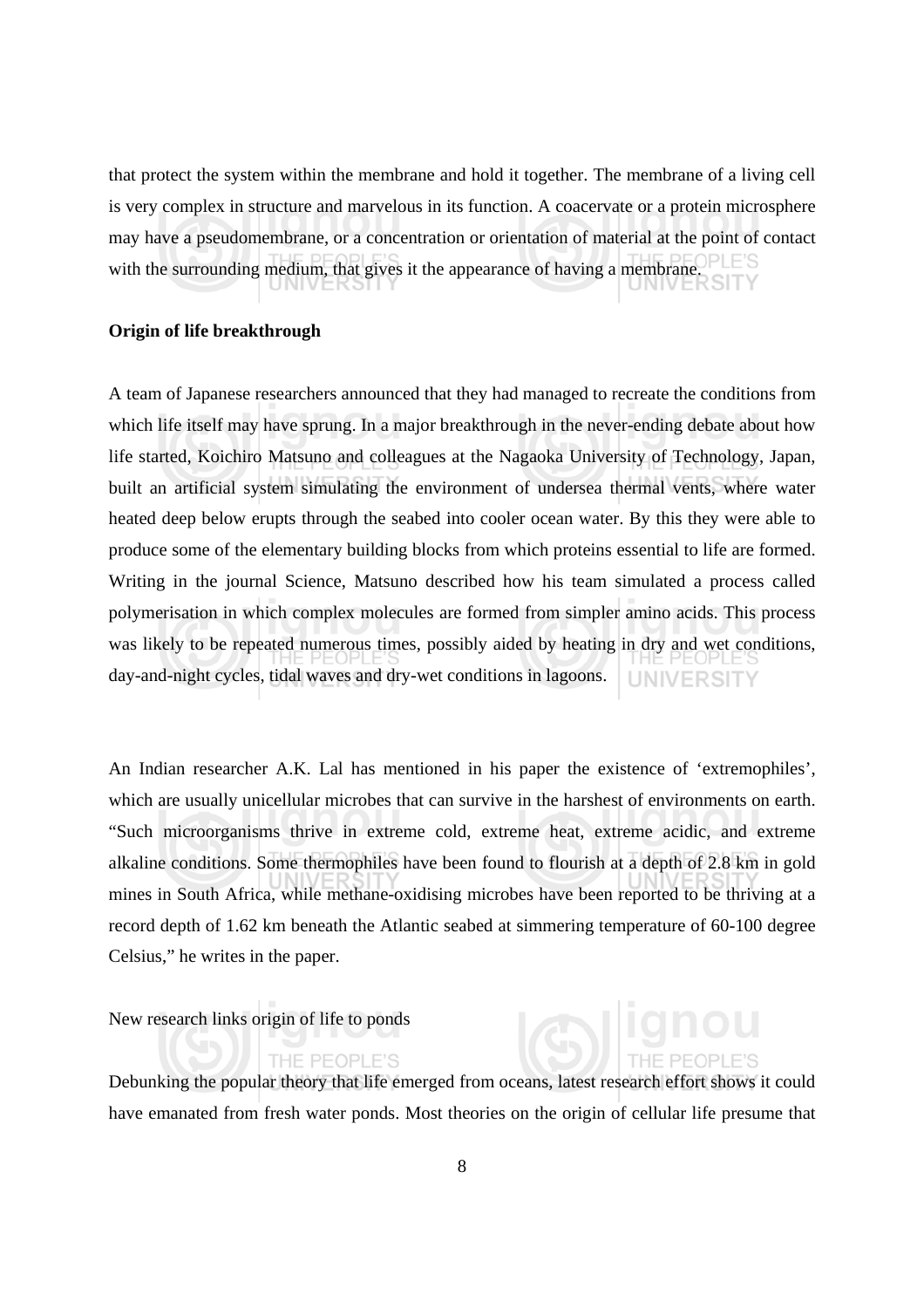the first step was the formation of a spherical membrane called vesicle, that could enclose selfreplicating chemical chains—the ancestors of modern DNA. The theory is that the ingredients for simple membranes were all present on the early earth and at some point spontaneously formed vesicles in water. It seemed most likely that this had taken place in the sea rather than in freshwater, largely because of the sheer size of the oceans. With their unique chemistry, deep-sea thermal vents and tidal pools are generally believed to be the most likely sites for such formation.

Now research by a team of graduate students led by Charles Apel of the University of California, Santa Cruz, has written off the ocean- theory claiming they were able to create stable vesicles using freshwater solutions of ingredients found on the early earth, and not with salty solutions. They have reported their findings in a popular issue of astrobiology.

"When sodium chloride or ions of magnesium or calcium were added, the membranes fell apart," Apel says. This happened in water that was even less salty than what the oceans are today. Geologist Paul Knauth of Arizona State University points out that the earth's early oceans were 1.5 to 2 times saltier than what they are today, making it even more unlikely that viable cells could have arisen there. Giant salt deposits called evaporates that formed on the continents have actually made the seas less salty over time.

"No one in his right mind would use hot sea water for laboratory studies on early cellular evolution," says biochemist David Deamer of the University of California, Santa Cruz, who is reporting the work along with Apel. "Yet, for years we all have accepted without a question that life began in a marine environment. We were just the first to ask if we were really sure of that."

> THE PEOPLE'S **UNIVERSITY**

## **PANSPERMIA OR EXOGENESIS**

THE PEOPLE'S

Did the first microorganisms arrive from space, riding piggyback on meteors that crashed into earth billions of years ago? Were the first seeds of life actually extraterrestrial 'spores', floating around in the infinite space on comets? This theory, known as Panspermia, is one that originated in the 19th century in opposition to the theory of spontaneous generation. It claims the 'spores' took root on primitive earth more than four billion years ago after the earth was bombarded by meteors for around 700 million years. Panspermia propounded that reproductive bodies of living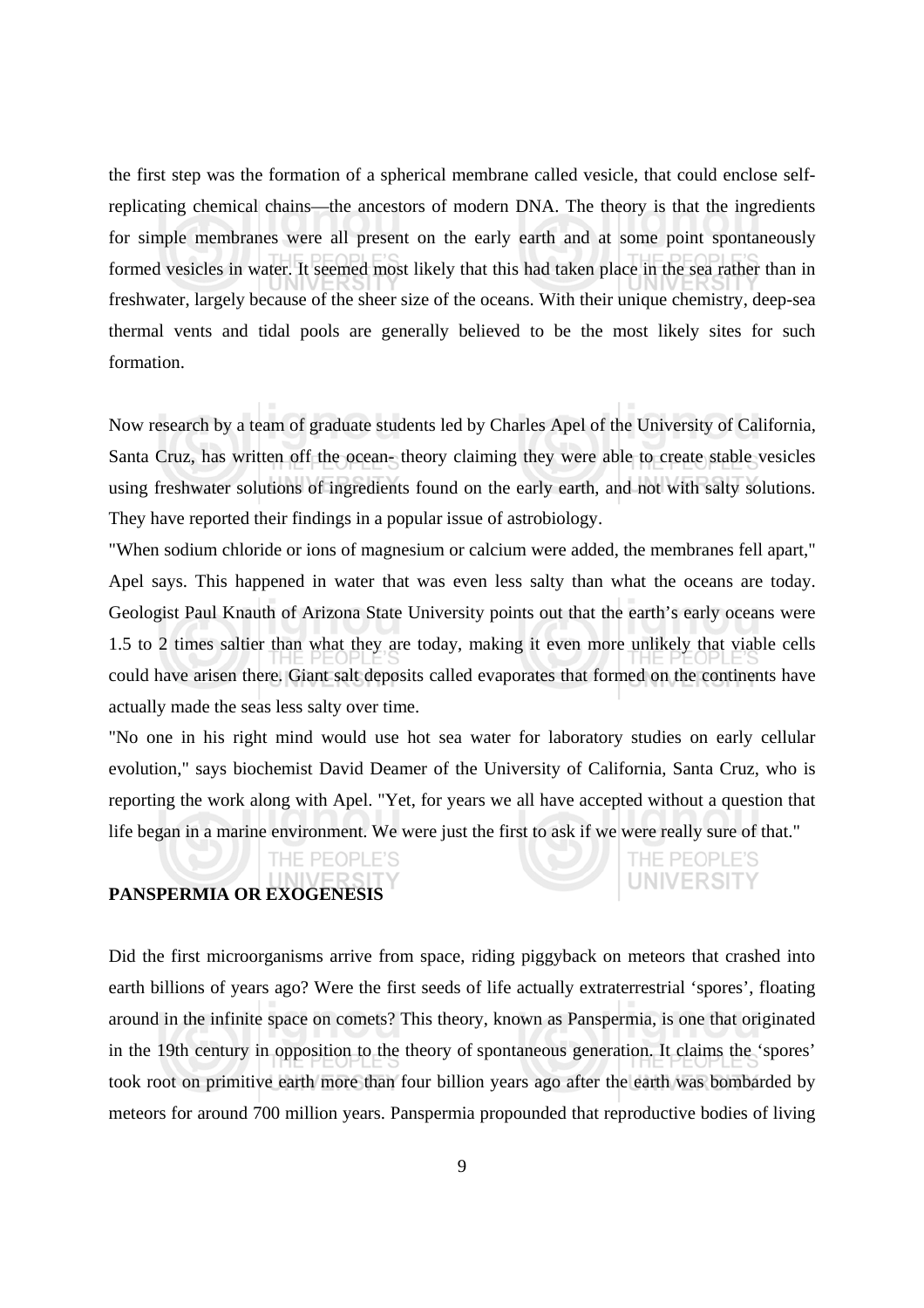organisms exist throughout the universe and develop wherever the environment is favorable. The basic tenet of panspermia is that primitive life, which originated some where else, was deposited on the Earth's surface by means of a collision with some object that carried it. This theory has been re-popularized by the realization of the improbability that life formed through abiogenesis on earth, and is now more commonly called Exogenesis. The full theory of panspermia requires two events to explain the presence of life on earth:

The generation of life outside the earth, and then the transfer of this life to earth

Many scientists have objected that the generation of life cannot occur, or have occurred, outside of a planetary environment, where heavier elements are plentiful. Almost the only elements present in interstellar space are hydrogen and helium--and the latter, being an inert or noble gas, is not a component of life in any form known to man.

The generation objection by itself would not destroy panspermia. But the transference event requires a transit through space, followed by a passage through the earth's atmosphere and then an impact on the ground or at sea. Either of these events is fraught with danger. The unprotected space outside of an atmosphere is subject to unfiltered radiation in various forms. These include the products of radioactive decay, cosmic rays (the highest-energy form of electromagnetic radiation known to man), and the stellar wind, a stream of particles that fly out from any star as it continuously burns. Even if any life forms could survive the spatial passage, it must then somehow penetrate the atmosphere and risk incineration from sheer friction, and then must survive the impact.

A test done by attaching a piece of bacteria-smeared rock to a returning Russian spacecraft in September 2008 showed the difficulty of life surviving a fall through Earth's atmosphere, with temperatures on the rock reaching 1700 degrees Celsius, despite an entry speed which was a little more than half that a meteorite would experience.

### **EXTRATERRESTRIAL ORIGIN**

If we surmise that life was created from non-living chemicals, another possibility is that amino acids that were formed extra-terrestrially arrived on Earth via comets. Why is the 'Extraterrestrial origin of Life' theory necessary? Scientists suspect that the early days on Planet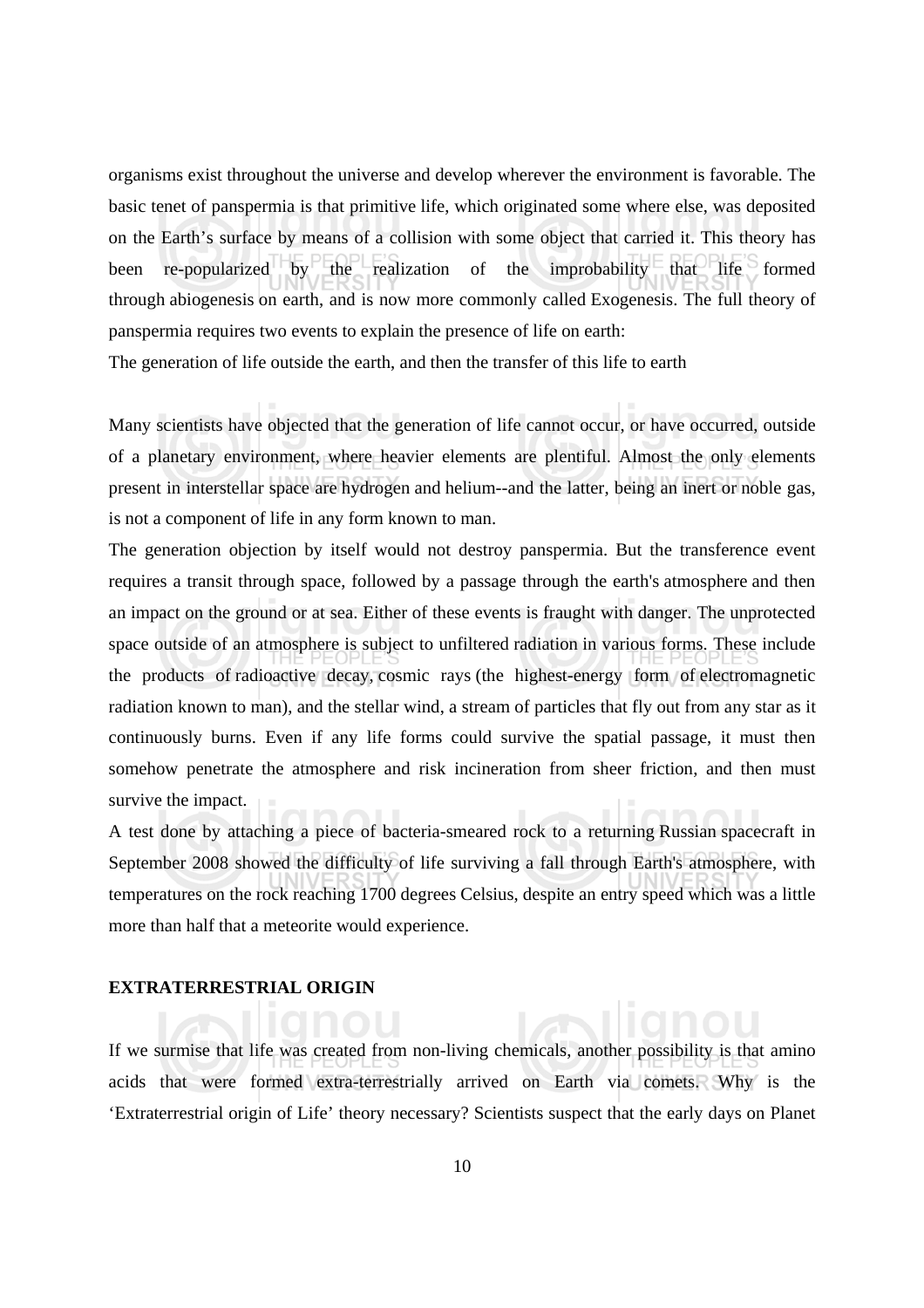Earth were hot, dry and sterile. It is now clear that space debris bombarded the young planet, creating cataclysms equivalent to the detonation of countless atomic bombs. Impacts of this kind, common until 4.0 billions years ago, surely aborted any fledgling life struggling to exist before that time. The short time span for life to emerge implies that the process might have required help from space molecules.

Astronomers see signatures of a range of organic compounds throughout the universe, especially among the clouds. For example, a decade of research conducted by Allamandola and others has revealed that polycyclic aromatic hydrocarbons are the most abundant class of carbon-bearing compounds in the universe, trapping as much as 20 percent of the total galactic carbon in their **UNIVERSITY UNIVERSITY** molecular lattices.

Experiments reveal that even at the extremely low temperatures and pressure of space, UV radiation can break chemical bonds. When the atoms are locked in ice, this bond-breaking process can make molecular fragments recombine into unusually complex structures that would not be possible if these fragments were free to drift apart. Bertein started with a simple ice of frozen water, methanol and ammonia - in the same proportions seen in space ice - the experiment yielded complex compounds such as the ketones, nitriles, ethers and alcohols found in carbonrich meteorites. They also created hexamethylenetetramine, or HMT, a six-carbon molecule known to produce amino acids in warm, acidic water. David W. Deamer found that some of the molecules in the cloud-chamber ice grains form capsule-like droplets in water. These capsules are strikingly similar to extracts from the Murchison meteorite.

Researchers found that interstellar amorphous ice too can flow, when exposed to radiation such as that found in deep space. Thus, it could be an explanation of how organic molecules may endure and react within the ice.

Emerging consensus in planetary science agree that the early pre-biotic atmosphere was a neutral one rich in carbon dioxide and molecular nitrogen. Early  $CO<sub>2</sub>$ -rich atmospheres are implied by 'hot accretion' scenarios for Earth, in which core formation takes place quickly, leaving the upper mantle in an oxidized state. The short photo dissociation lifetimes of methane and ammonia in model paleo atmospheres reinforce this conclusion. There is a dense  $CO<sub>2</sub>$  content in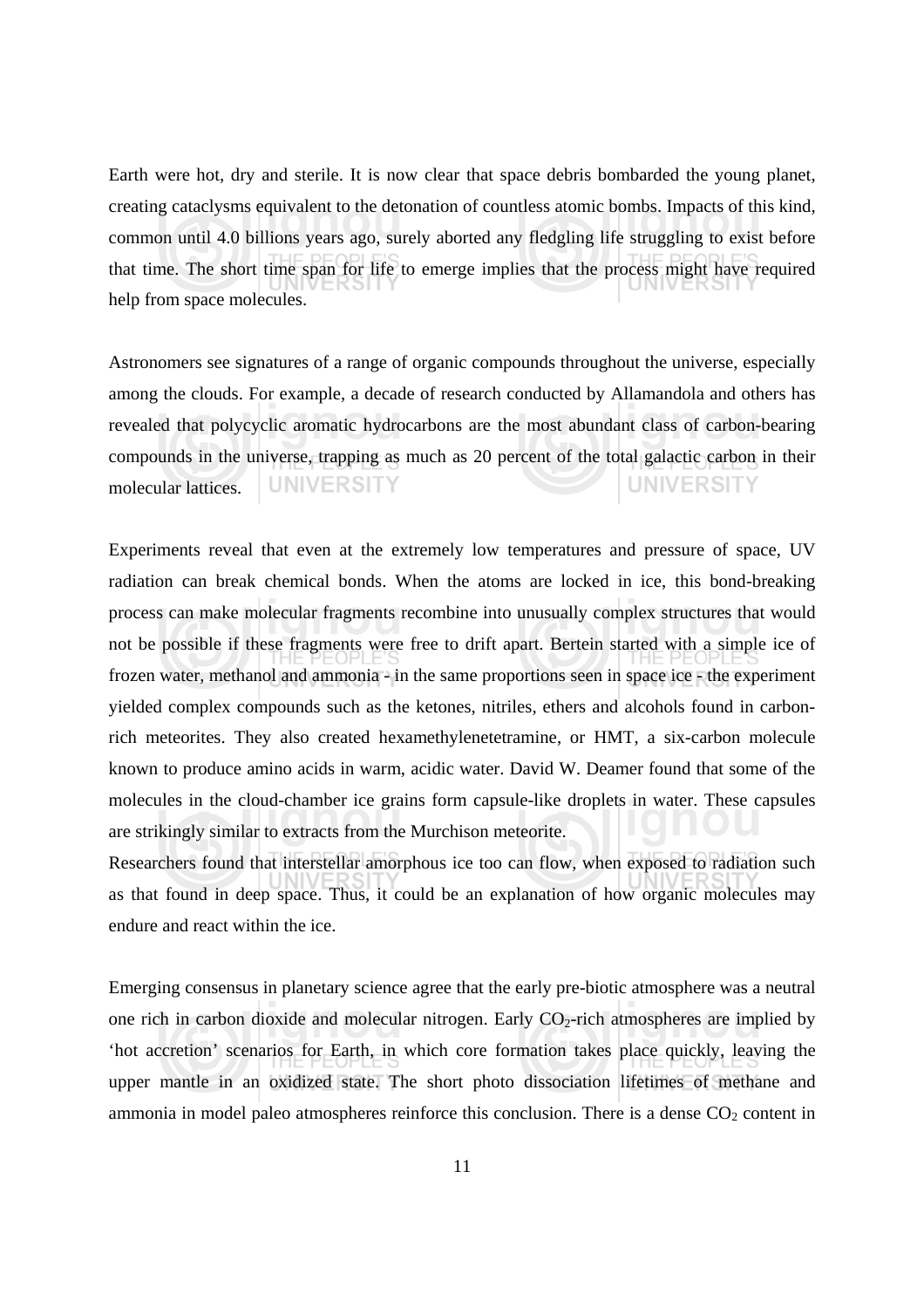the early terrestrial atmosphere, consistent with the early 'faint sun paradox'. Synthesis of key pre-biotic molecules such as hydrogen cyanide and formaldehye would have been much more difficult in  $CO<sub>2</sub>$  atmospheres than in reducing ones.

THE PEOPL

UNIVE

### THE PEOPLE'S **UNIVERSITY**

A long standing objection to extraterrestrial origin is that the organic compounds would be totally dissociated by the heat of cometary atmosphere passage and the ensuing impact. However, researchers speculated that aerobraking (slowing by atmospheric drag) and uneven distribution of shock energy throughout the impacting projectile will conspire to yield some region of the comet for which temperatures remain low enough to allow at least the hardier organics to survive. Because gas-phase results on shock pyrolysis are not available, it is estimated that the amino acid Alanine could withstand temperatures of upto 700K for 1 second, whereas other amino acids should withstand temperatures in the range of 600 to 800K. Through modelling, it is shown that dense  $CO<sub>2</sub>$  atmospheres allow intact cometary organics to be delivered in large amounts to the surface of the planet.

**Check Your Progress I** 

## **Note: a) Use the space provided for your answer**

THE PEOPLE'S

### **b) Check your answers with those provided at the end of the unit**

| 1) Write a short note on RNA. |                                                  |                   |
|-------------------------------|--------------------------------------------------|-------------------|
|                               | THE PEOPLE'S                                     |                   |
|                               | <b>UNIVERSITY</b>                                | <b>UNIVERSITY</b> |
|                               |                                                  |                   |
|                               |                                                  |                   |
|                               | 2) What do you understand by <i>panspermia</i> ? |                   |
|                               |                                                  |                   |
|                               |                                                  |                   |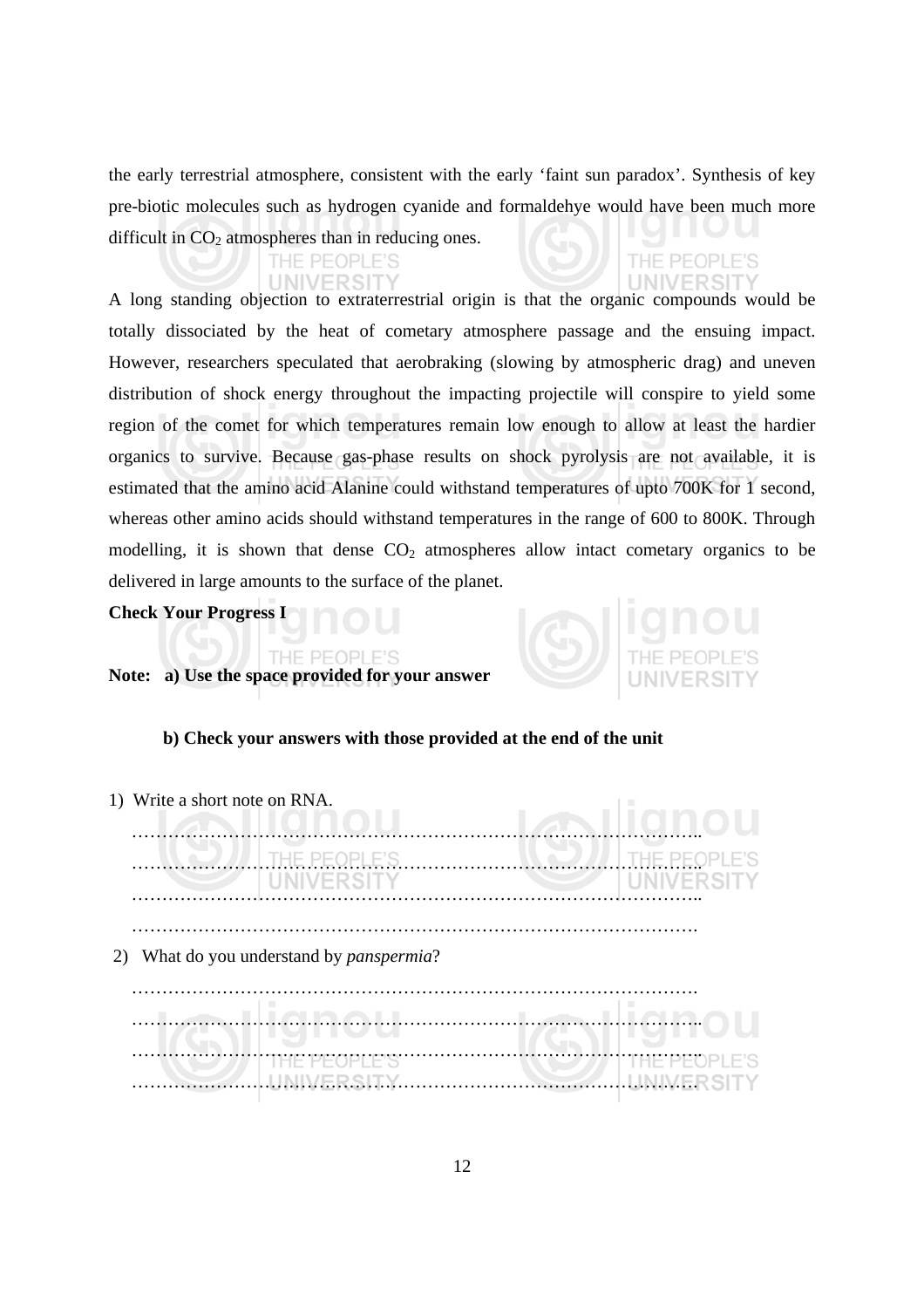### **1.4 LET US SUM UP**

Together with Lal we may conclude that prevailing theories like abiogenesis, RNA-World, ironsulphur world (deep-sea-origin of life) and panspermia (life arrived from outer space) fail to provide clues on the exact origin of life. But it is not necessary to invoke scenarios of multiple universes or life-laden comets crashing into ancient Earth. Instead, life must have started with molecules that were smaller and *less complex* than RNA, which performed simple chemical reactions that eventually led to a self-sustaining system involving the formation of more complex molecules which began their journey about 13.7 billion years ago when the Universe flared forth into being. The Universe billowed out in every direction with its powerful elementary particles that stabilized themselves to enable the first atomic beings of hydrogen and helium to emerge. A billion years of uninterrupted activity enabled the Universe to prepare itself for the galactic clusters of about 100 billion galaxies, including our own Milky Way Galaxy. Each Galaxy contained its own unique interval dynamics with about 100 billion stars in each of them. About five billion years ago, our Milky Way gave birth to ten thousand new stars including the Sun. The Sun blasted off all the clouds of elements and spined the rest into a multibanded dice of matter out of which arose the solar system with our Sun and other nine planets such as Mercury, Venus, Earth, Mars, Jupiter, Saturn, Uranus, Neptune and Pluto about four billion years ago, *Aries*, the first prokaryotic cells appeared on earth. On account of the balance of earth's own internal dynamics and its position in the structure of the solar system, matter existed as solid, liquid, and gas and flowed from one form into another to provide an incessantly creative chemical womb from which arose Aries, the first prokaryotic living cell. The primal prokaryotic cells had the power to organize themselves as did the stars and galaxies. The cells could also remember significant information, even the patterns necessary to knit together another living cell. The cells also possessed a new order of creativity to catch the pockets of energy hurled by the Sun at the speed of light and to use these quanta as food. Aries and the prokaryotes hydrogen from the ocean had released oxygen into Earth's system, which saturated the land and the seas. However, the prokaryotes unknowingly pushed Earth's system into an extremely unstable condition by altering earth's chemistry with this element of explosive power. Consequently, the prokaryote communities perished as their interiors were set ablaze by the oxygen. But out of this crisis arose Vikengla, a new and radically advanced being. *Vikengla* was the first eukaryotic cell which was capable of shaping oxygen's dangerous energy for its own purposes. The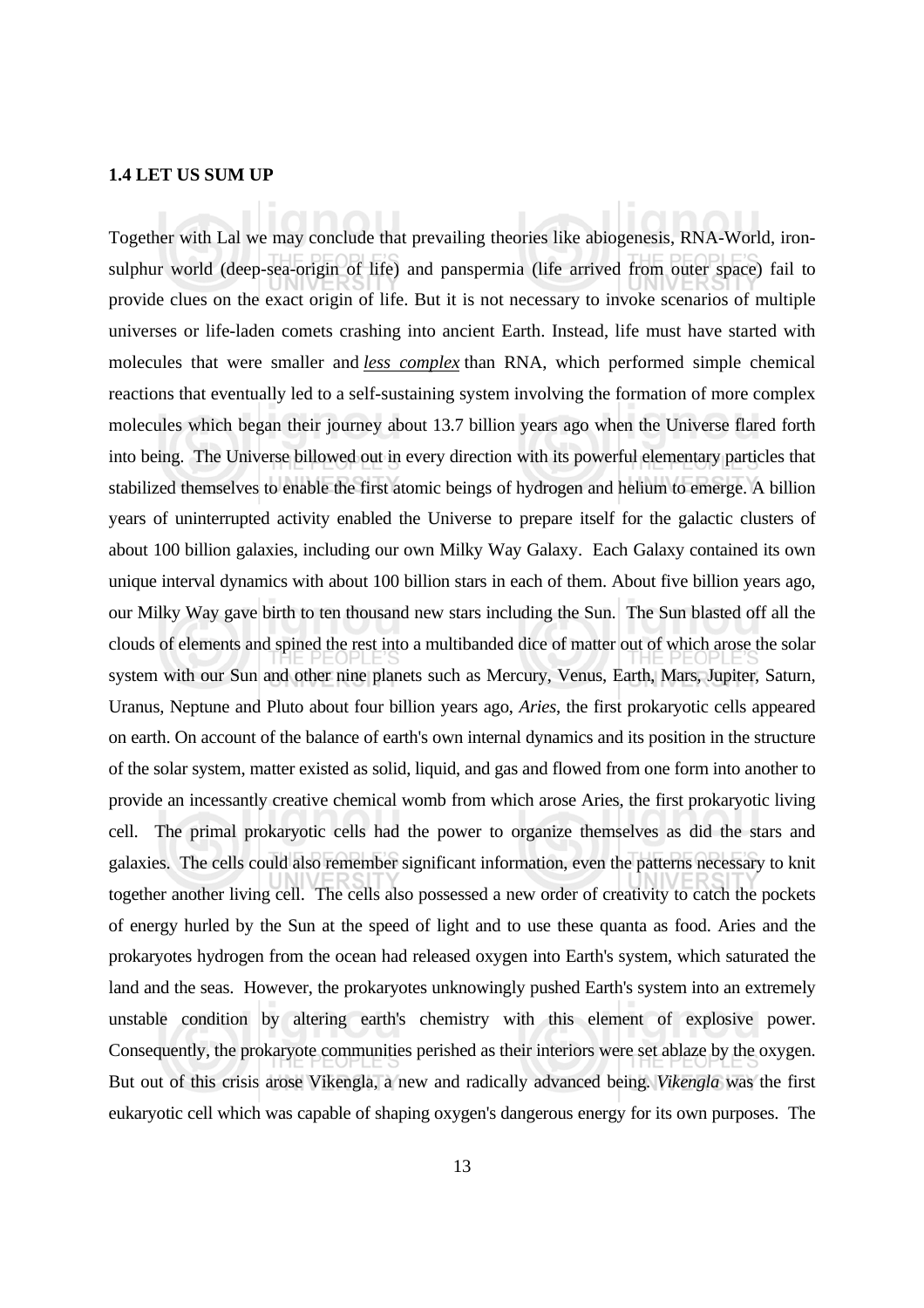eukaryotes invented meiotic sex by which the universe's diversity expanded a hundredfold, through sexual union. Finally, the eukaryotes took that daring step of submerging themselves into a larger mind as trillion of them gathered together and evoked Argos, the first multicellular animal. About 600 million year ago, there arose multicellular organism. They included the coral, worm, insects, clams, starfish, sponges, spiders, vertebrates, leeches and other form of life. The animals followed the plants onto land heaved with amphibians, reptiles, insects and dinosaurs. About 67 million years ago there was an astronomical collision that changed earth's atmosphere and climate which nearly destroyed all forms of animal life on earth, including the dinosaurs. But such destructions opened up new possibilities seized upon by the birds and the mammals. The mammals entered earth's life about 200 millions year ago. They developed emotional sensitivity, a new capacity within their nervous systems for feeling the universe. This mammalian emotional sensitivity was deepened with the human nerval capability, the self-consciousness. Four million years ago in Africa, humans stood up on just two limbs and by two million years ago they began to use tools. Beginning around thirtyfive thousand years ago, they began a new form of celebration that displayed itself in cave paintings deep within Earth. About 12 thousand years ago the first Neolithic villages were formed in Jericho, Catal Hiiyiik and Hassuna. It was the most radical social transformation ever to occur in the human venture. In this period, the decisive developments in language, religion, cosmology, arts, music and dance took their primordial form. The urban civilization began to shape itself about five thousand years ago giving rise to new power centres: Babylon, Paris, Persopolis, Banaras, Rome, Jerusalem Constantinople, Sion, Athens, Baghdad, Tikal of the Maya, Cairo, Mecca, Delhi, Tenochtitlan of the Aztec, London, Cuzeo, the Inca City of the Sun. Europeans initiated the third of humanity's great wandering about five hundred years ago. The first had brought *Homo erectus* out of Africa to spread throughout Eurasia. The second was that of the *Homo Sapiens* who wandered until they reached the Americas and Australia. The principal differences of the third wandering was that now the Europeans encountered humans wherever they went and they colonized them. More about the origin and development of human life we shall discuss in the next unit.

## **1.5 KEY WORDS**



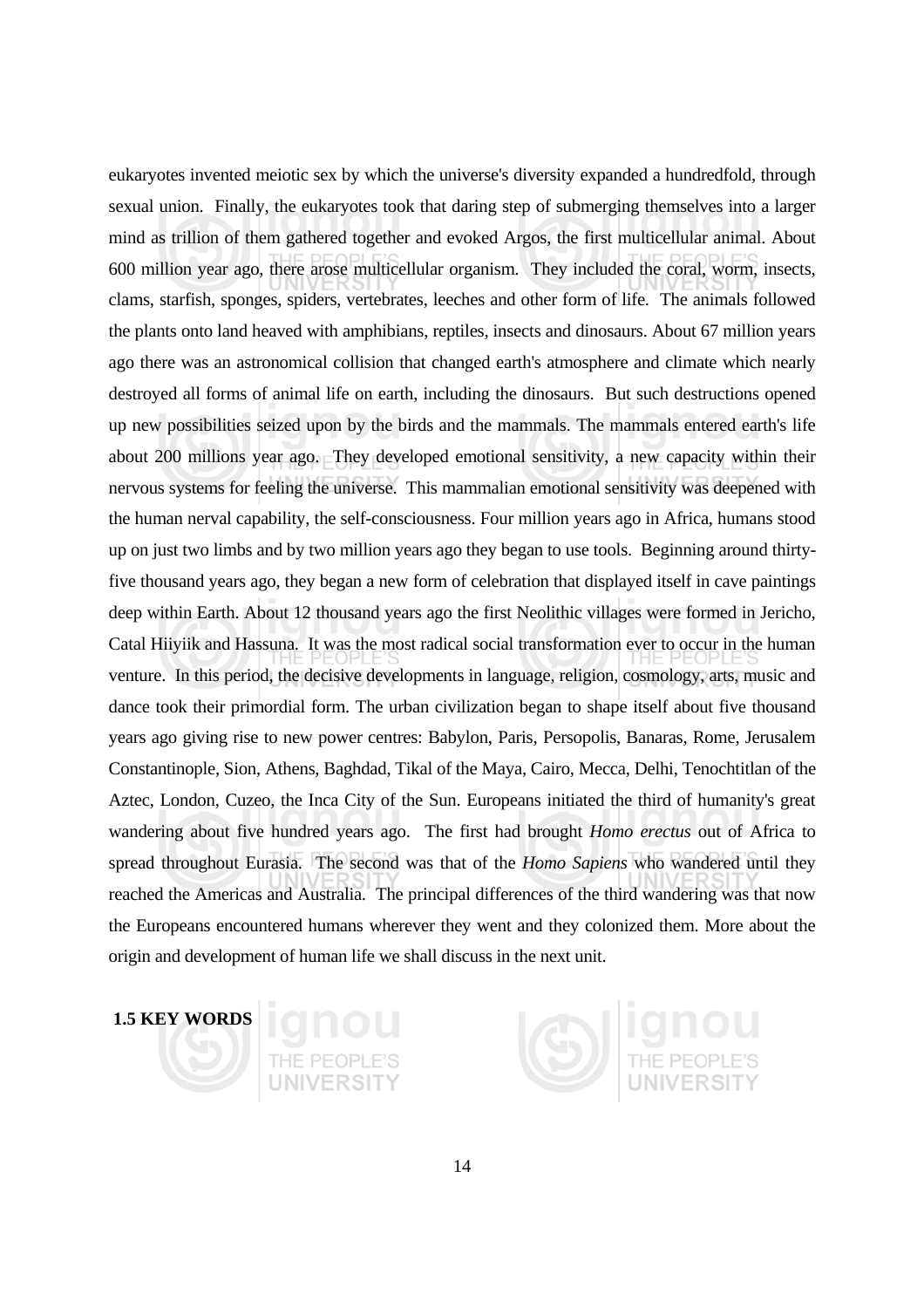**Homo Erectus:** *Homo erectus* (from the Latin *erigere*, "to put up, set upright") is an extinct species of hominid that originated in Africa from the end of the Pliocene epoch to the later Pleistocene, about 1.8 to 1.3 million years ago.

**Homo Sapiens:** *Homo sapiens* (Latin: "wise human" or "knowing human") is the only extant member of the *Homo* genus of bipedal primates. Humans have a highly developed brain, capable of abstract reasoning, language, introspection, and problem solving. This mental capability, combined with an erect body, frees the hands for manipulating objects, has allowed humans to make far greater use of tools than any other species.

## **1.6 FURTHER READINGS AND REFRENCES UNIVERSITY**

Asimov, I. *In the Beginning.* New York: Crown, 1981.

Crick, F. J. *Life Itself: Its Origin and Nature.* New York: Simon and Schuster, 1981

Durant, J. R. *Human Origins.* New York: Claredon Press, 1989

Glaessner, M. F. *The Dawn of Animal Life.* Cambridge: Cambridge University Press, 1984.

Panthanmackel, George. *Coming and Going: An Introduction to Metaphysics from Western Perspectives.* Bangalore: ATC, 1999. **UNIVERSITY** 

Prigogine, I. *From Being to Beginning.* San Francisco: W. H. Freeman, 1980.

Swimme Brian and Berry,Thomas. *The Universe Story*. New York: Harper Collins, 1994.

Weinberg, S. *The First Three Minutes: A Modern View of the Origin of the Universe.* New York: Basic Books, 1977.

Websites:

www.allaboutscience.org/**theories-on-the-origin-of-life**-faq.htm *science.jrank.org/pages/.../Origin-Life-Theories-origin-life.html*

THE PEOPLE'S

**1.7 ANSWERS TO CHECK YOUR PROGRESS** 

**Answers to Check Your Progress I** 

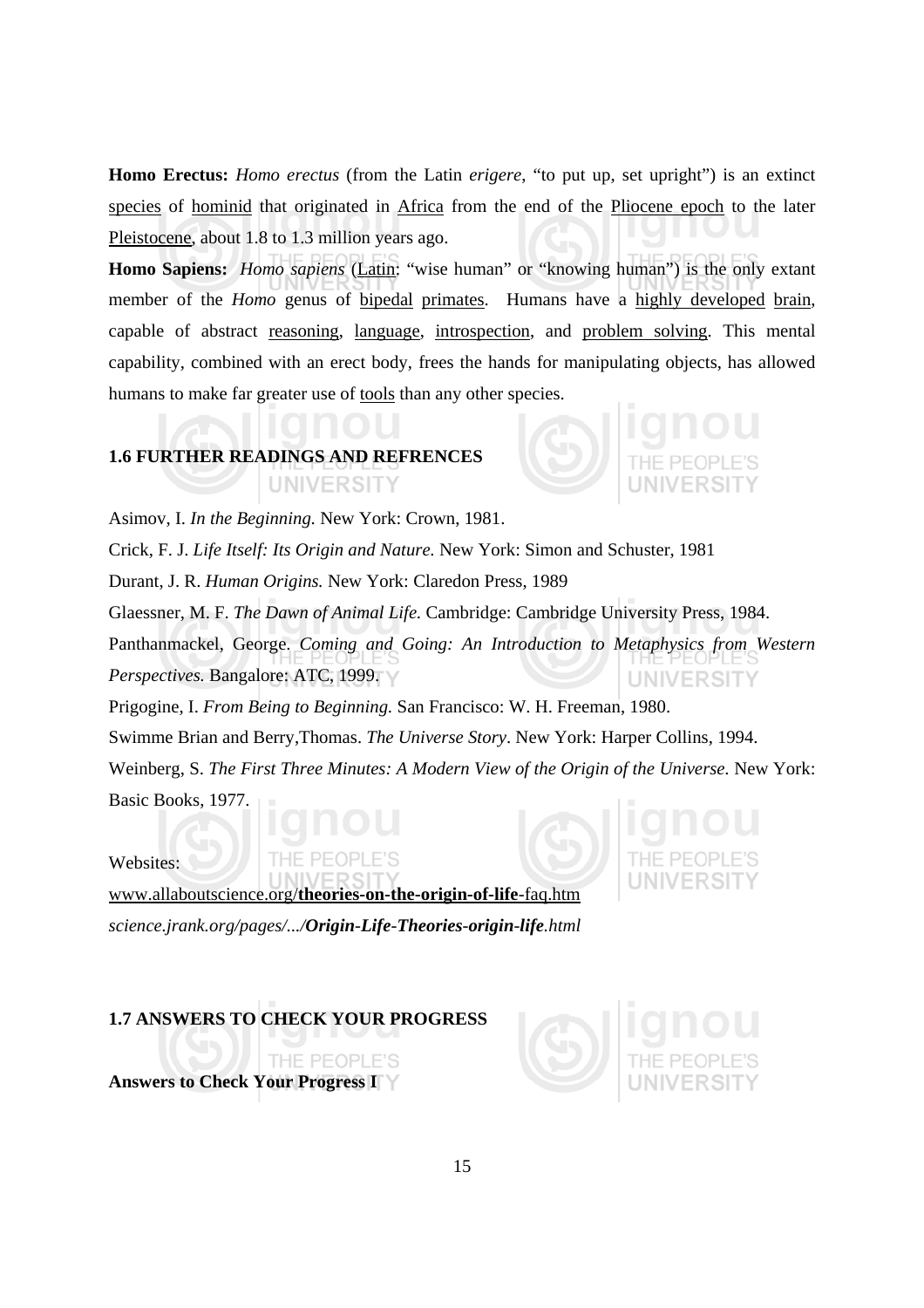1.We can say that the macromolecules of life are structured in the following manner: Proteins are organic compounds that are essential biomolecules of all living organisms. Amino acids are the building blocks of proteins and they are arranged in a precise sequence to form various proteins. They are composed of the elements hydrogen, carbon, oxygen, nitrogen and sulphur. Human bodies only make use of 20 amino acids but in meteorites we can detect over 70 amino acids. The direction for the assembly and synthesis of amino acids to form proteins is carried out from the code detailed by the DNA and RNA in cells. These nucleic acids are organic molecular structures consisting of nitrogenous bases attached to a chain of sugar and phosphate molecules. In addition, there exists a group of fatty acids known as lipids which are a large group of organic compounds constituting cell membranes, and which have a multitude of other important roles*.* 

2. So how could the bio-molecules, which are the basis of life, have come to exist? The subject matter is generally divided into five stages:

**UNIVERSITY** 

**UNIVERSITY** 

The synthesis of organic compounds The synthesis of biochemical substances (experiments have mainly reported on the production of amino acids under presumed pre-biological conditions). **UNIVERSIT** The production of large molecules such as proteins. The origin of organized cellular structures. The evolution of macromolecules and metabolism.

1. Many researchers believe the first self-replicating molecule was RNA. This is because RNA can do various things in addition to carrying genetic information. Some of these activities seem similar to what would be required for self-replication, something that DNA can't do, strictly speaking. DNA needs the help of other molecules to copy itself. Also, since RNA still exists in living cells and performs various functions many scientists think RNA must have been there from the beginning. Most biologists consider the RNA world hypothesis at least plausible, but it has some problems. It is not easy to explain how the first self-replicating RNA molecules might

**Answers to Check Your Progress II**